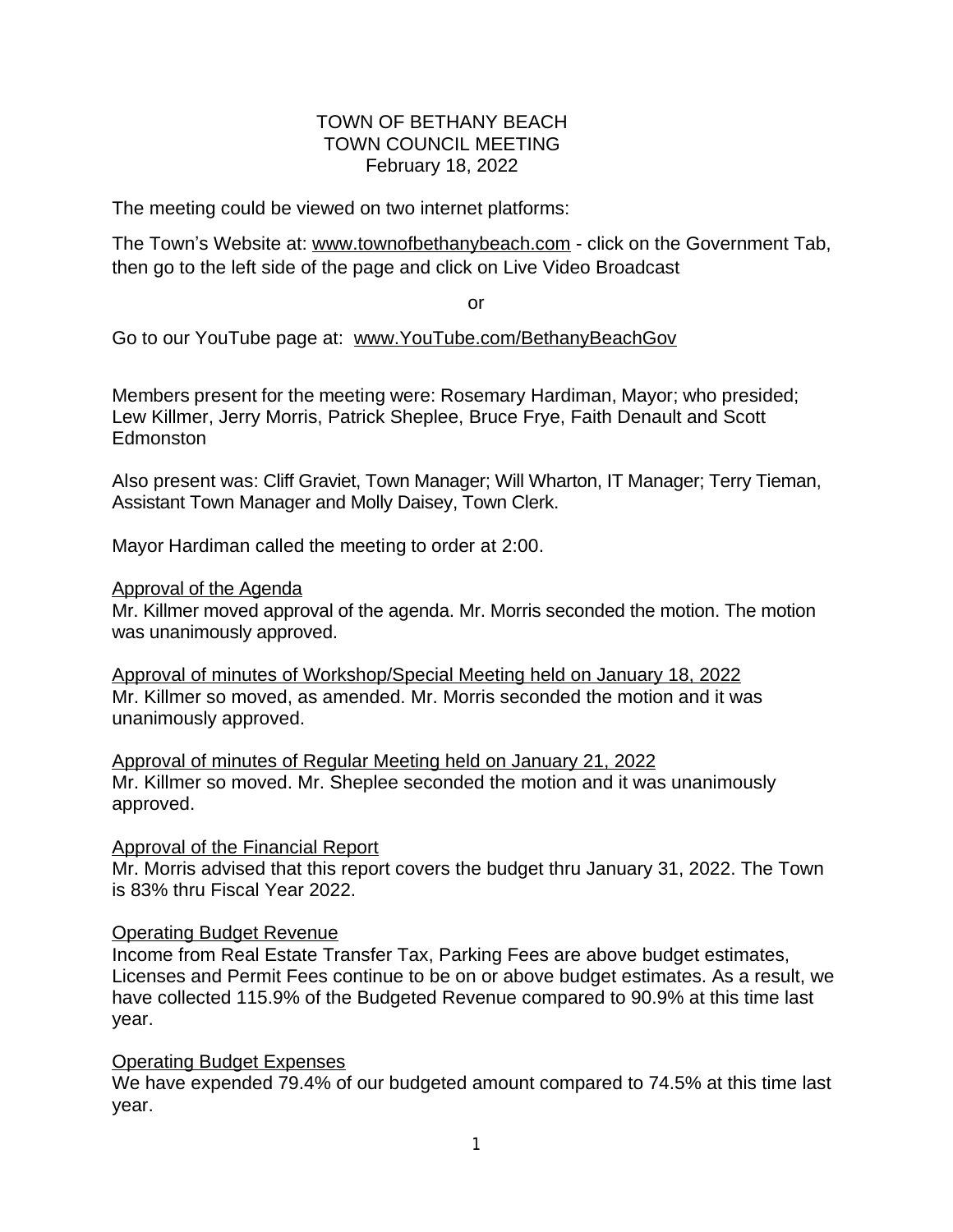Recognizing that the report is subject to audit, Mr. Morris respectfully moved that the Council accept and approve the unaudited report. Mr. Sheplee seconded the motion and it was unanimously approved.

### Announcements

## Report from the Planning and Zoning Commission

Mr. Boswell advised at the last meeting; the P&Z Commission completed an ordinance that was sent to Town Council for their review regarding pervious ground covering. The draft Comprehensive Plan was sent to the Town Council for their review. The plan is not completed yet, but this will allow the Council plenty of time to review. Charts and data are still being updated.

## Report from the Budget and Finance Committee

Mr. Morris reported that the Budget & Finance Committee met on February 17 to discuss the proposed budget for fiscal year 2023, which will begin on April 1<sup>st</sup>.

The draft of the new budget was discussed in detail. Town-wide revenues are budgeted at \$11,507,000, operating costs are \$9,864,000 and the capital and debt budget is \$882,000.

The Committee discussed trash fees and recommends that the Town Council increase the annual residential fee by \$100 and increase all other residential and commercial trash rates by the same percent. The Town plans for trash rate increases every three to five years, and it has been five years since the last increase. Costs to provide trash services have increased significantly over the past few years, including a 15% increase in the cost of personnel and a 28% increase in the cost of replacement trash trucks. The proposed fee change would make are our residential rate \$430 per year.

Our trash service is self-supporting and operates like a business, separate from other Town activities. This means that the cost of running the sanitation department is funded 100% from trash fees. The proposed \$430 residential fee is comparable to GFL Environmental who charges \$494 and Waste Management who charges \$410. It is likely that both these companies will soon be reevaluating their current fees since they must be seeing similar cost increases. This Town provides a much higher level of service than both those companies, who pick up trash weekly, recycling every other week and yard waste only for an extra fee. Our service is weekly trash pickup in the offseason and twice weekly in the summer, plus recycling weekly and yard waste weekly.

The Committee also recommends that the Town Council increase the cost of the annual residential parking permit by \$15 from \$35 to \$50.

The Town Council will hold a Public Hearing on March 14 to hear comments from the public on the proposed budget. The next Budget & Finance Committee meeting is Tuesday March 15 at 10 am, if needed.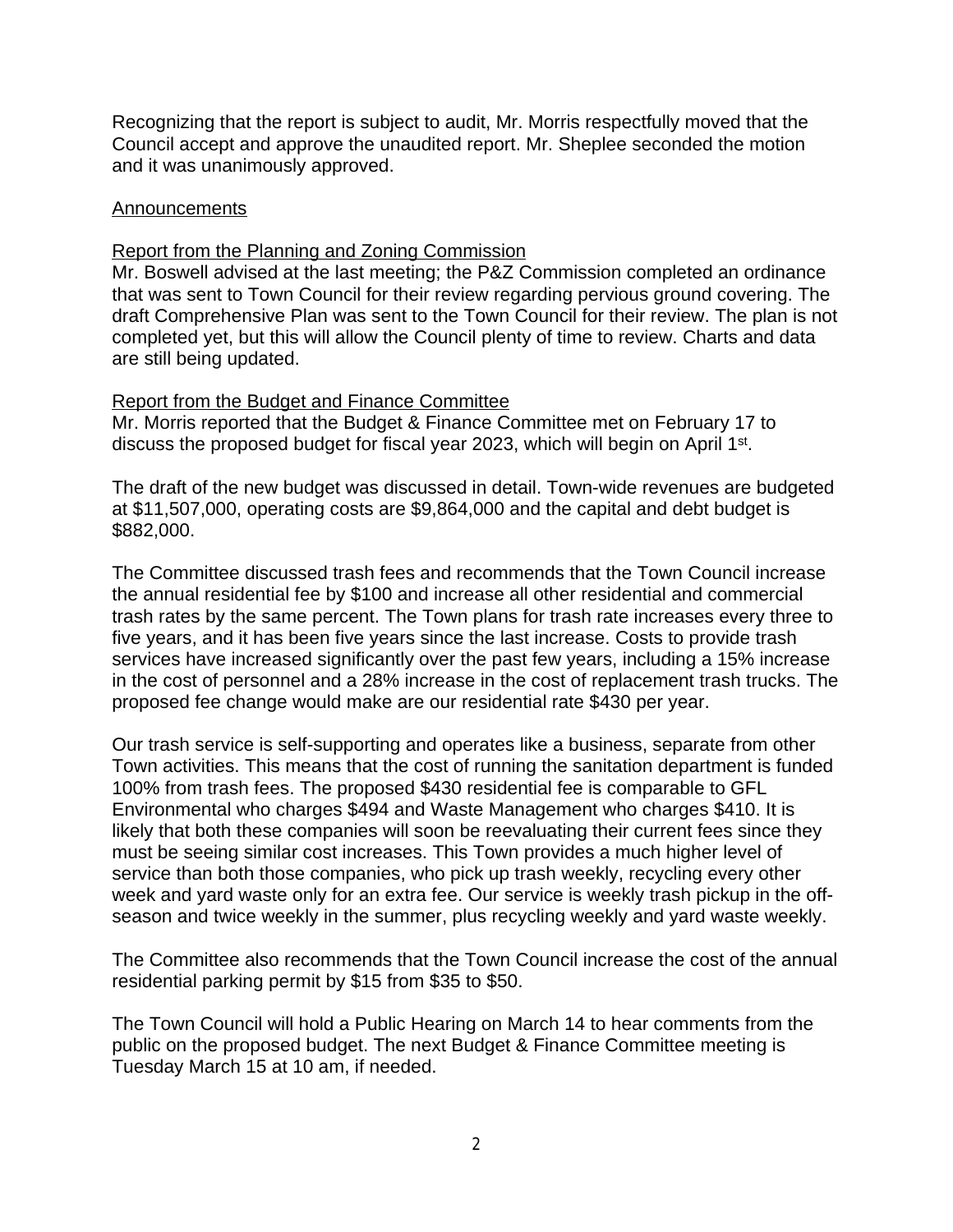## Report from the Telecommunications Committee

Mr. Sheplee stated that the Committee met on January 28 via Zoom. Cliff Graviet and John Apple provided updates on current internet and TV service, including the Comcast installation, which has not gone as smoothly as everyone hoped it would. There have been many issues with service interruptions and hitting water and service lines. These have required additional work from the Water Department. Comcast has stated that their work will continue through the summer. To minimize problems, there have been meetings with Comcast. Work in the Canal Community, Lake Bethany and most of Bethany West has been completed. There was also an update on the wireless antenna installations. The Town has hired an outside firm to look at all 5G small cell wireless antenna applications for permits. The number of applications from Verizon and AT&T has decreased to two or three per year. Cell phone providers have informed the Town that their goal is to provide 5G service to the densely populated downtown area, not the entire Town. This would just be cell phone service, not home or internet service. There was also an update on T-Mobile home internet. It provides internet service only, no tv service. Speed and reliability of the service are excellent. However, this is a very limited service offering to not overload the system. Other carriers are beginning to offer similar services. The Committee is also working on two documents to be added to the website. One will offer basic Wi-Fi troubleshooting and steps for further help. The other document will be the various telecommunication options that are available in this area.

## Report from the Stormwater and Flooding Committee

Mr. Frye announced that the Committee met by Zoom on February 10; all members attended. They met to discuss the latest study done on how to reduce flooding in Bethany Beach and whether there would be unintended consequences for neighbors in Ocean View and South Bethany regarding the installation of the bladder dam. The 'Bethany Beach Loop Canal Flood Mitigation Concept Impact Study' was done by McCormick and Taylor. The engineers presented the study to the Committee. Some of the key findings were that the bladder dam and flood gate will prevent more than 90% of nuisance tidal flooding in Bethany Beach. The dam would not harm neighbors along the Assawoman Canal, Ocean View or South Bethany. This could also benefit Salt Pond community. Next steps are to seek funding for a preliminary design and to investigate permits. This will be a multiyear process that is estimated to cost between \$1 to \$5 million dollars.

#### Report from the Town Manager

Mr. Graviet reported that this has been a very busy month for Bethany Beach. As stated at last month's meeting, the Assistant Town Manager took a position in New Hampshire and the Town's Horticulturist, Melinda Linde retired. The Town welcomed Terry Tieman as the new Assistant Town Manager.

The Fire and Ice event was a huge success. The Elvis show was great and the fireworks were fantastic. The same company will be doing the July  $4<sup>th</sup>$  Fireworks. Thank you to Public Works for all the work they did and to Julie Malewski for coordinating with the Chamber on the Event.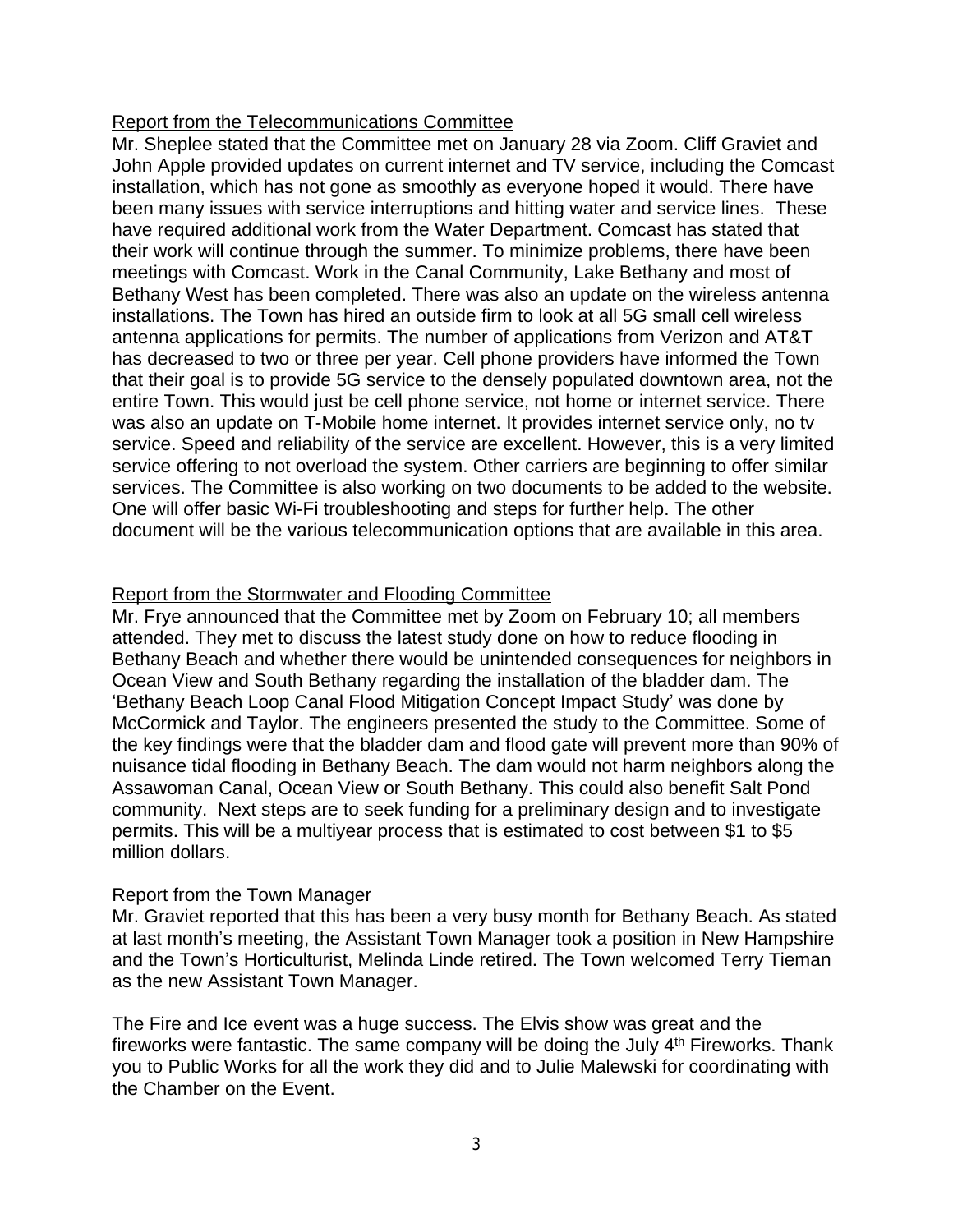This week staff has met with the contractor from the Electrical Vehicle Institute regarding installing four more dual charging stations in Town. Four at the north end of Pennsylvania Avenue and four towards the south end of Pennsylvania Ave. The new stations should be capable of charging Tesla's in a shorter time. There is an additional cost with that however.

The completion of the McCormick/Taylor study and its positive results moves our consideration of the bladder dam to the next step. That step is the completion of what the engineers refer to as a thirty percent (30%) plan. That plan begins the first steps needed for designing a dam. The thirty percent design of the project includes survey, geotechnical exploration, and development of the project Type, Size and Location (TS&L), including the basic details of the dam apparatus, conceptual structures for the foundation and seepage control beneath the dam, staging of the support infrastructure for the dam pump and power supply, and plans showing the anticipated limits of disturbance, construction access and anticipated easement requirements. This plan will also include the installation of a tidal flap gate at the 36" pipe under the bike path north of the Salt Pond.

The estimated cost for this work is \$251,000 and McCormick/Taylor is preparing a grant application to submit to DEMA's Hazard Mitigation Grant Program (HMGP). We should have the application in by early summer and have award information by late August. The Town also signed an EWO (Extra Work Order) with McCormick/Taylor to expand the study area from our recent report farther into Ocean View to allay concerns offered by Ocean View's Town Manager when McCormick/Taylor made their presentation to Ocean View Town officials. In addition, we will ask McCormick/Taylor to expand some of their analysis to include the Salt Pond community. If it is not cost prohibitive, being able to show the 500+ homeowners in the Salt Pond the benefit of the dam to their community and having them strongly support us going forward will be a positive as we continue to look for state and federal funding sources for the project's construction.

At the Workshop held earlier this week, there was a discussion regarding zoning of the Walcek/Dematatis Property. Work is being done with a surveyor to remove the boundary lines on the property. Once there is a clear survey on file, the Town Council will be asked to zone the property as MORE.

Delaware's Congressional Delegation is leading an effort to have the US Army Corp of Engineers (USACE) reprioritize protecting America's beaches and coastline as one of its highest priorities. With recently introduced legislation to that end, Senator Carper, who is Delaware's and one of the country's biggest advocates for shoreline protection is the lead sponsor on SB 3624, the Shoreline Health Oversight, Restoration, Resilience and Enhancement Act. The bill not only establishes a number of important protections for the country's coastline, but it also extends for another 50 years authorization of 7 beach nourishment projects throughout America, and first on the list is Delaware Coast Protection! Representative Blunt Rochester has a companion bill in the House of Representatives.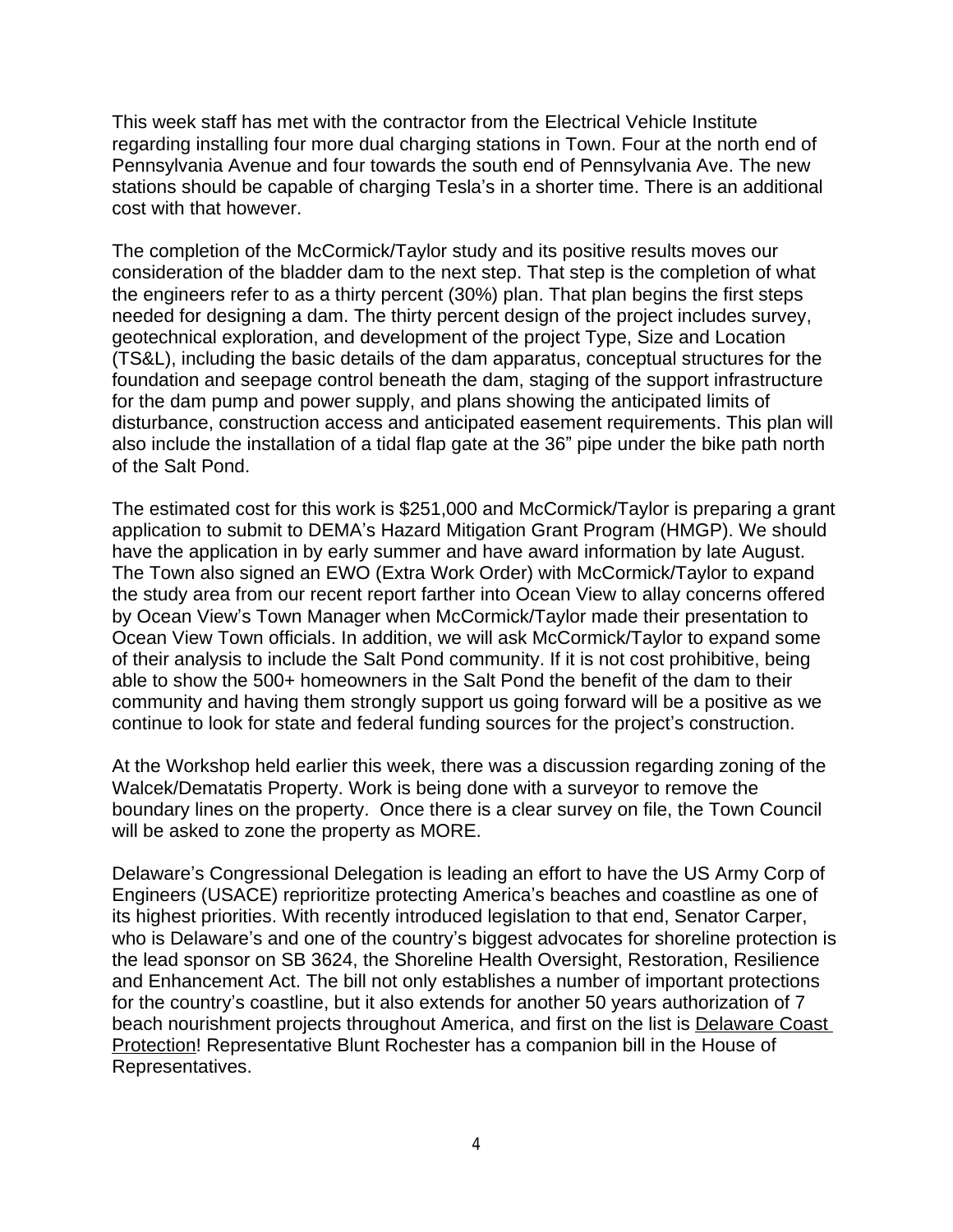Senator Coons is the lead sponsor of SB 3531, the National Climate Adaptation and Resilience Strategy Act. And this bill has a heavy emphasis on the protection and restoration of Americas shoreline. Kudos and thank you to Delaware's Congressional delegation!!

Discussion, Consideration and Possible Vote on the 2022 Summer Events Schedule Mayor Hardiman stated that the shoulder season in Bethany Beach has been getting longer and longer. Now extending beyond Memorial Day to Labor Day. There were no events planned in 2020 due to Covid. At the start of 2021 Mr. Graviet suggested a new approach. After that and speaking with businesses and the Council, instead of having all the events and bandstand performances in the summer months, have fewer in the summer and extend them thru the shoulder season. Businesses were very much in favor of this. This year Julie Malewski sent out the events survey and results were overwhelming in favor of keeping events extended thru the shoulder season. She created a draft events schedule for the Council to review. Mayor Hardiman made a motion to approve the events calendar for 2022. Seconded by Ms. Denault it was unanimously approved. Mr. Graviet noted that the events calendar is not normally presented to Council for approval. This is being done because the events are being scheduled differently than in the past.

Mayor Hardiman stated that she has heard from residents and visitors who have requested to be able to see and hear the events that happen on the bandstand. Right now you are only able to see the events, there is no audio. The only way the Town is able to do that is to have 1,000 subscribers on the Town's YouTube channel. There are currently only 660 subscribers. The Town's homepage has a link to subscribe.

# Discussion, Consideration and Possible Vote on an Increase for Residential Parking Permit Fees

Mr. Morris commented that currently residents are given one free residential permit and the option to purchase a second permit for \$35.00. This fee has not been raised in ten years. In this time, the hourly parking rate has increased from \$1.50 to \$2.50, per hour. An additional justification for this increase is the change made at the beginning of the pandemic to allow residential permit holders to park in all 14-beach end lots without restrictions. This prevents out of town visitors from using those spaces, which costs the Town between \$70,000 and \$80,000 in hourly parking revenue per year. The proposed increase in the annual permit fee would replace a portion of this lost revenue. Mr. Morris made a motion to increase the second residential parking permit from \$35.00 to \$50.00. Seconded by Mr. Frye it was unanimously approved.

# Discussion, Consideration and Possible Vote on Changes in Yard Waste and Bulk Trash Pick up Policies and Ordinances

Mr. Graviet stated that Public Works has been interested in making minor changes to trash pick-up. The Council was given the proposed changes. Currently, the diameter of limbs permitted to be pick up is 4 inches and logs are permitted to be picked up.